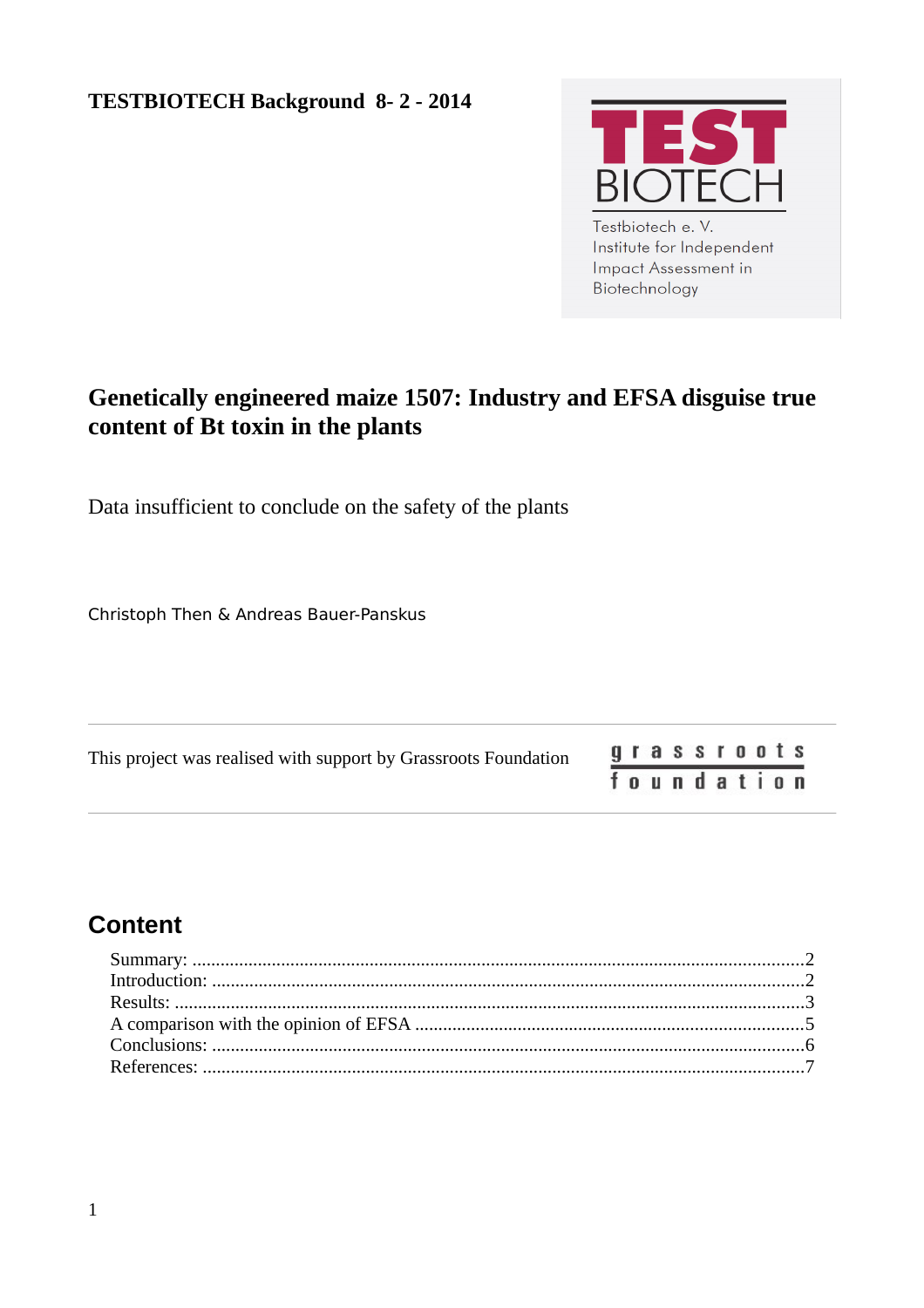#### <span id="page-1-1"></span>*Summary:*

**Testbiotech made the first meta-analysis of some of the data on genetically engineered maize 1507 submitted by industry to authorities in the EU, the US, Australia and New Zealand for their approval procedures. Correct data on the Bt content of the plants is a fundamental prerequisite for a reliable environmental risk assessment of these plants. However the assessment and comparison of the data has revealed huge variations in the amounts of Bt toxin in the plants, and further shows that 1507 maize plants are neither sufficiently homogenous nor predictable. On the contrary, they exhibit much greater differences in their quality than suggested by the European Food Safety Authority (EFSA). It is likely that breeding methods, regional environmental conditions, the application of herbicides, climate changes and other factors will substantially impact the Bt content of the plants. The data presented by industry so far do not allow any conclusion to be drawn on the actual Bt content in plants grown in specific environmentally stressful conditions. There is, in addition, hardly any essential data available on, for example, the Bt content in the roots. Despite all the uncertainties in assessing the Bt content in the plants, no further data from independent investigations has been requested and the true content of Bt toxin in the plants remains more or less unknown. Hence, permission for commercial cultivation in the EU based upon current data should not be given.** 

### <span id="page-1-0"></span>*Introduction:*

Genetically engineered maize 1507 which produces a Bt toxin (Cry1F) is close to authorisation in the EU. In December 2013, Testbiotech had already pointed out deficiencies in the environmental risk assessment of this maize (Then, 2013). Now Testbiotech has completed a comparison of the data on the content of Bt toxins in the plants submitted by industry to the European Food Safety Authority (Stauffer & Rivas, 1999; Stauffer, 2000; Pavely, 2002) with those data that were made available in the context of other EU applications (Philipps, 2008) and other regions (US EPA, 2010; Pioneer Hi-Bred International, 2001).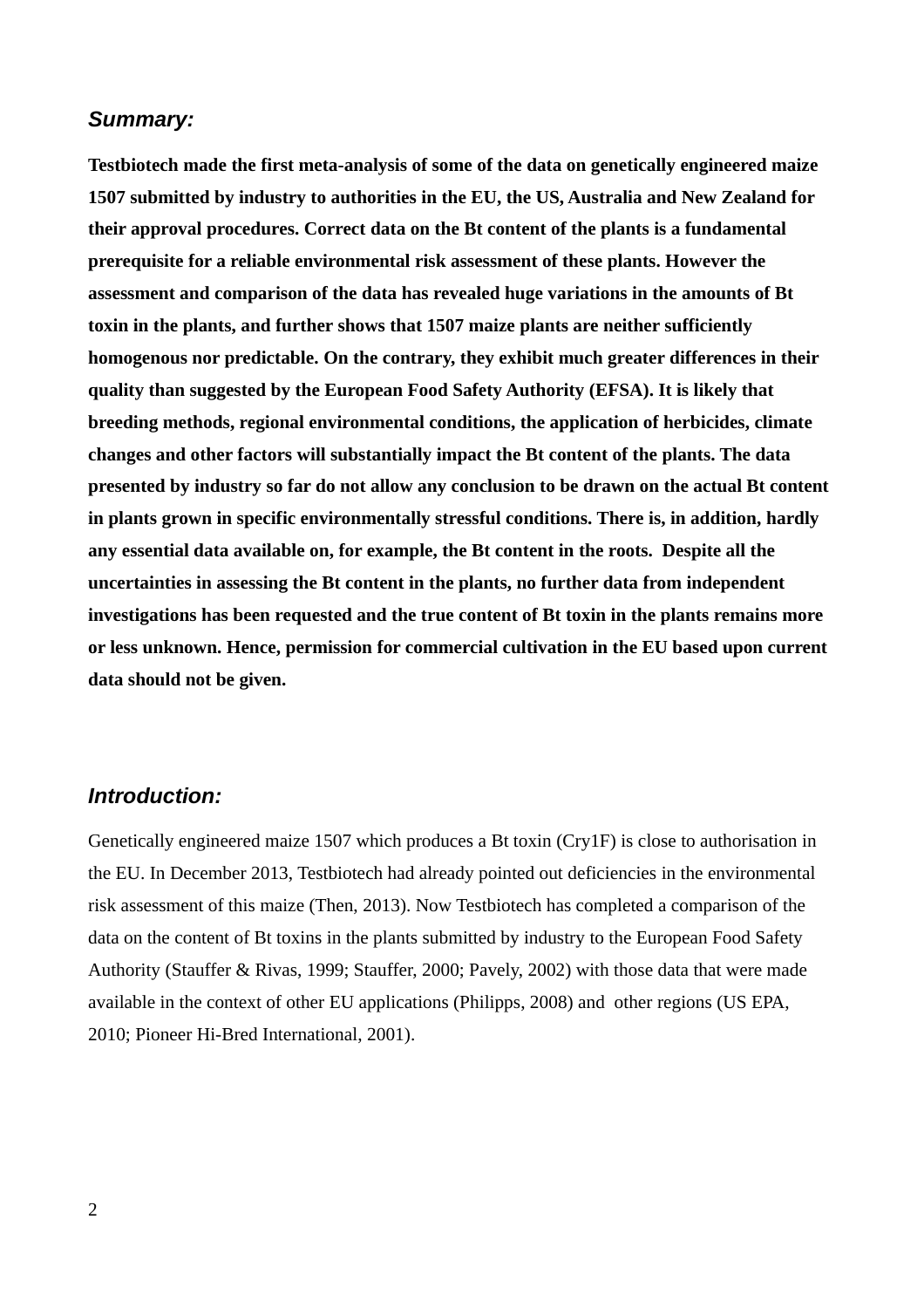### <span id="page-2-0"></span>*Results:*

The comparison of the data shows that the differences in the content of the Bt toxin in the plants are much greater than assumed so far. In some cases the Bt content can vary more than tenfold (see Table 1), depending on breeding methods, plant growth, regional environmental conditions, application of herbicides and other factors or stressors. Any assessment of the data is further complicated by the units used by Pioneer / DuPont: The Bt content was measured in relation to the total extractable protein (TEP in pg/µg), which is difficult to transfer into the usual units which normally refer to dry weight of the plants.

#### **Table 1: Overview of some maximum/ minimum data on the content of Bt toxin in maize 1507 taken from dossiers of industry (TEP, total extractable protein, pg/µg)**

| <b>Tissue</b>                                            | Lowest concentration<br>in specific plant tissue | mean  | Highest concent. in<br>specific plant tissue | mean  | Source                       | Factor of variation<br>between lowest and<br>highest concentration |  |
|----------------------------------------------------------|--------------------------------------------------|-------|----------------------------------------------|-------|------------------------------|--------------------------------------------------------------------|--|
| <b>LEAF</b>                                              |                                                  |       |                                              |       |                              |                                                                    |  |
| Leaf, Chile                                              | 56,6                                             | 110,9 |                                              |       | Stauffer &<br>Rivas,<br>1999 |                                                                    |  |
| Leaf, Italy and<br>France, treated<br>with glufosinate   |                                                  |       | 651,4                                        | 348   | Stauffer,<br>2000            | 11,5 fold                                                          |  |
| <b>POLLEN</b>                                            |                                                  |       |                                              |       |                              |                                                                    |  |
| Pollen, Chile                                            | 113,4                                            | 135,5 |                                              |       | Stauffer &<br>Rivas,<br>1999 |                                                                    |  |
| Pollen, Italy and<br>France, treated<br>with glufosinate |                                                  |       | 630,8                                        | 190,5 | Stauffer,<br>2000            | 5,6 fold                                                           |  |
| <b>SILK</b>                                              |                                                  |       |                                              |       |                              |                                                                    |  |
| Silk Chile                                               | 26,8                                             | 50,3  |                                              |       | Stauffer &<br>Rivas,<br>1999 |                                                                    |  |
| Silk, Italy and<br>France, treated<br>with glufosinate   |                                                  |       | 265,3                                        | 133   | Staufer,<br>2000             | 10 fold                                                            |  |
| <b>STALK</b>                                             |                                                  |       |                                              |       |                              |                                                                    |  |
| Stalk, France,<br>Bulgaria, Italy<br>(Hybrid S)          | 211                                              | 395   |                                              |       | Pavely,<br>2002              |                                                                    |  |
| Stalk USA<br>(inbred)                                    |                                                  |       | 2750                                         | 1770  | Pioneer<br>HiBred,<br>2001   | 13 fold                                                            |  |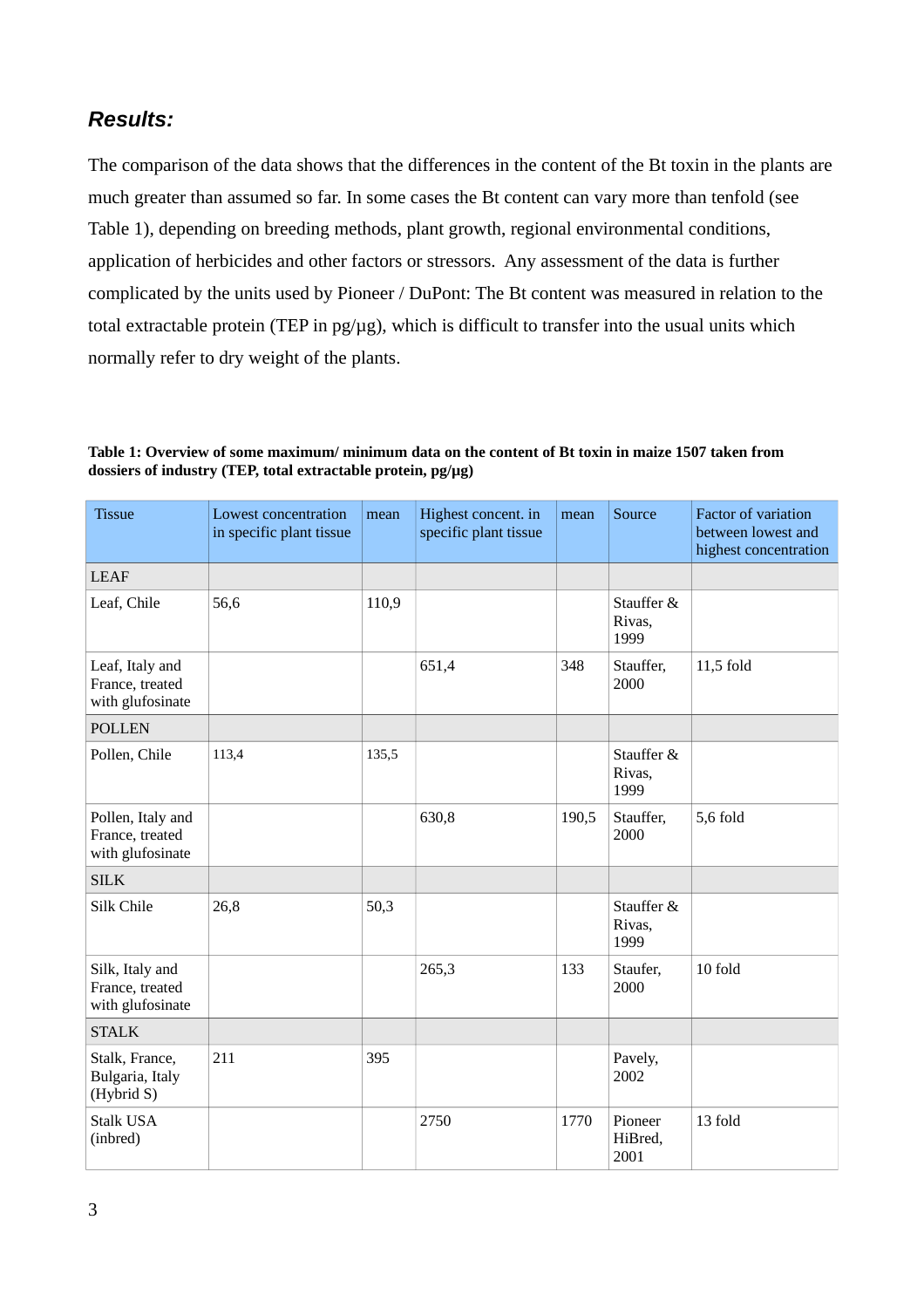| <b>Tissue</b>                                                          | Lowest concentration<br>in specific plant tissue | mean  | Highest concent. in<br>specific plant tissue | mean  | Source                       | Factor of variation<br>between lowest and<br>highest concentration |
|------------------------------------------------------------------------|--------------------------------------------------|-------|----------------------------------------------|-------|------------------------------|--------------------------------------------------------------------|
| <b>GRAIN</b>                                                           |                                                  |       |                                              |       |                              |                                                                    |
| Grain, France,<br>Bulgaria, Italy<br>(Hybrid S)                        | 35                                               | 74    |                                              |       | Pavely,<br>2002              |                                                                    |
| Grain USA,<br>(inbred)                                                 |                                                  |       | 361                                          | 231   | Pioneer<br>HiBred,<br>2001   | 10 fold                                                            |
| FORAGE                                                                 |                                                  |       |                                              |       |                              |                                                                    |
| Whole plant<br>forage, France,<br>Bulgaria, Italy<br>(Hybrid S)        | $\boldsymbol{0}$                                 | 396   |                                              |       | Pavely,<br>2002              |                                                                    |
| Whole plant<br>forage, USA<br>(inbred)                                 |                                                  |       | 1500                                         | 1110  | Pioneer<br>HiBred,<br>2001   | 3 fold (comparing<br>mean) and more                                |
| <b>WHOLE PLANT</b>                                                     |                                                  |       |                                              |       |                              |                                                                    |
| Whole plant $(R1)$<br>Italy and France,<br>treated with<br>glufosinate | 323,4                                            | 671,9 |                                              |       | Stauffer,<br>2000            |                                                                    |
| Whole plant<br>France, Bulgaria,<br>Italy $(R1)$                       |                                                  |       | 2190                                         | 1310  | Pavely,<br>2002              | 7 fold                                                             |
| <b>SENESCENT</b><br><b>PLANT</b>                                       |                                                  |       |                                              |       |                              |                                                                    |
| Senescent plant,<br>Italy and France,<br>treated with<br>glufosinate   | 171,2                                            | 198,9 |                                              |       | Stauffer,<br>2000            |                                                                    |
| Senescence plant,<br>Chile, inbred                                     |                                                  |       | 968,3                                        | 677,5 | Stauffer &<br>Rivas,<br>1999 | 5,6 fold                                                           |

Looking at the data it is evident that there is no consistent method of data acquisition or evaluation. For example, although the application of the herbicide glufosinate appears to have a substantial impact on the Bt content in the plants, only a very small amount of comparative data was submitted to the authorities. Furthermore, important data on, for example, the Bt content in the roots are largely missing.

It must also be pointed out that the methods used for measuring the Bt content in the plants were not validated by other laboratories and therefore cannot be considered to be sufficiently reliable. It is known that small differences in the protocols used to determine the Bt content can lead to huge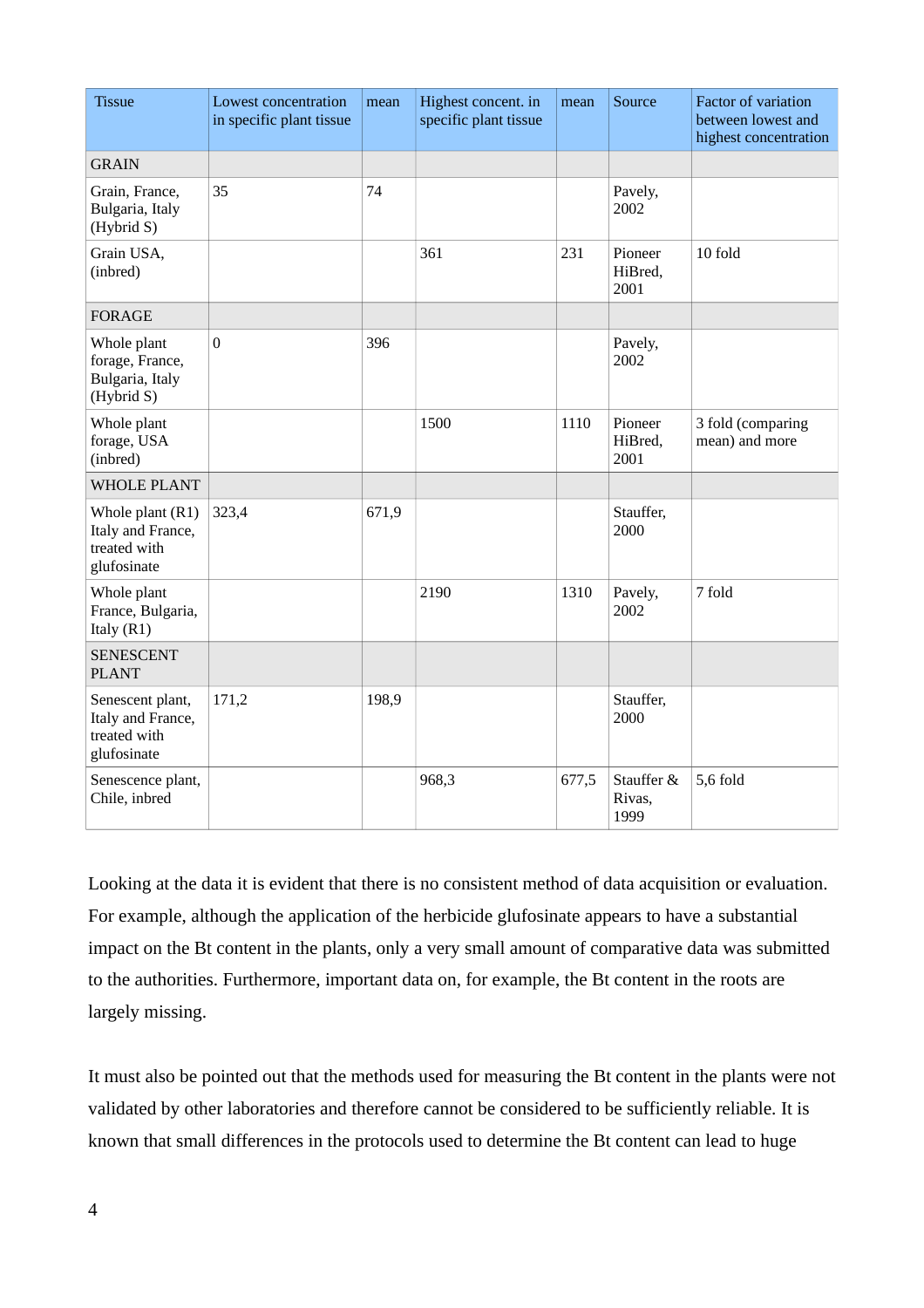differences in the results (Székács, et al., 2011).

Further, the methods used by industry appear to be substantially flawed; in several parts of the plants, researchers were unable to find PAT protein that confers resistance to glufosinate, even though it is obviously present.

The US authorities also mention some of the inconsistencies that Testbiotech found: "USDA bar Protein expression values indicated substantial variability in protein levels for Cry1F in the tissues sampled. No definitive conclusions could be reached from the data presented when comparing levels of Cry1F in hybrid 1507 and inbred 1507 when examining pollen, silk, stalk, leaf, grain, whole plant and senescent whole plant samples. Since these hybrids and inbreds were grown in areas of Chile with similar climatic extremes to the maize growing areas of the U.S., it is anticipated that these values will represent those to be expected in the U.S. cornbelt. PAT expression was also not readily distinguishable when comparing inbred and hybrid expression values. The inability to detect PAT protein in the majority of samples, except leaf, is somewhat puzzling in that the plants demonstrated clear glufosinate tolerance at all field sites. Given the generally strong, non-tissue specific expression levels typically associated with the CaMV 35S promoter (driving pat expression), it is not readily apparent why more PAT protein was not detected in more samples. Its presence in leaf tissue was expected, however, the reason for the absence in many of these samples is less than clear."

Despite all the gaps in the data on Bt content in the plants as provided by industry, no further data from independent investigations has been requested by the authorities in the EU, the US or Australia/ New Zealand. Consequently, the true content of Bt toxin in the plants remains unknown.

#### <span id="page-4-0"></span>*A comparison with the opinion of EFSA*

The European Food Safety Authority (EFSA) has taken very little notice of the question of variations in Bt content in the plants. EFSA (2005) states (using other units than Pioneer) that:

"As additional information, the applicant submitted tables including recalculated the data from Cry1F ELISA experiments. The data are presented on a ng Cry1F protein/mg tissue dry weight basis and show that the expression values fall within the same order of magnitude for cultivation in different years and at different locations. Maximum expression (on a tissue dry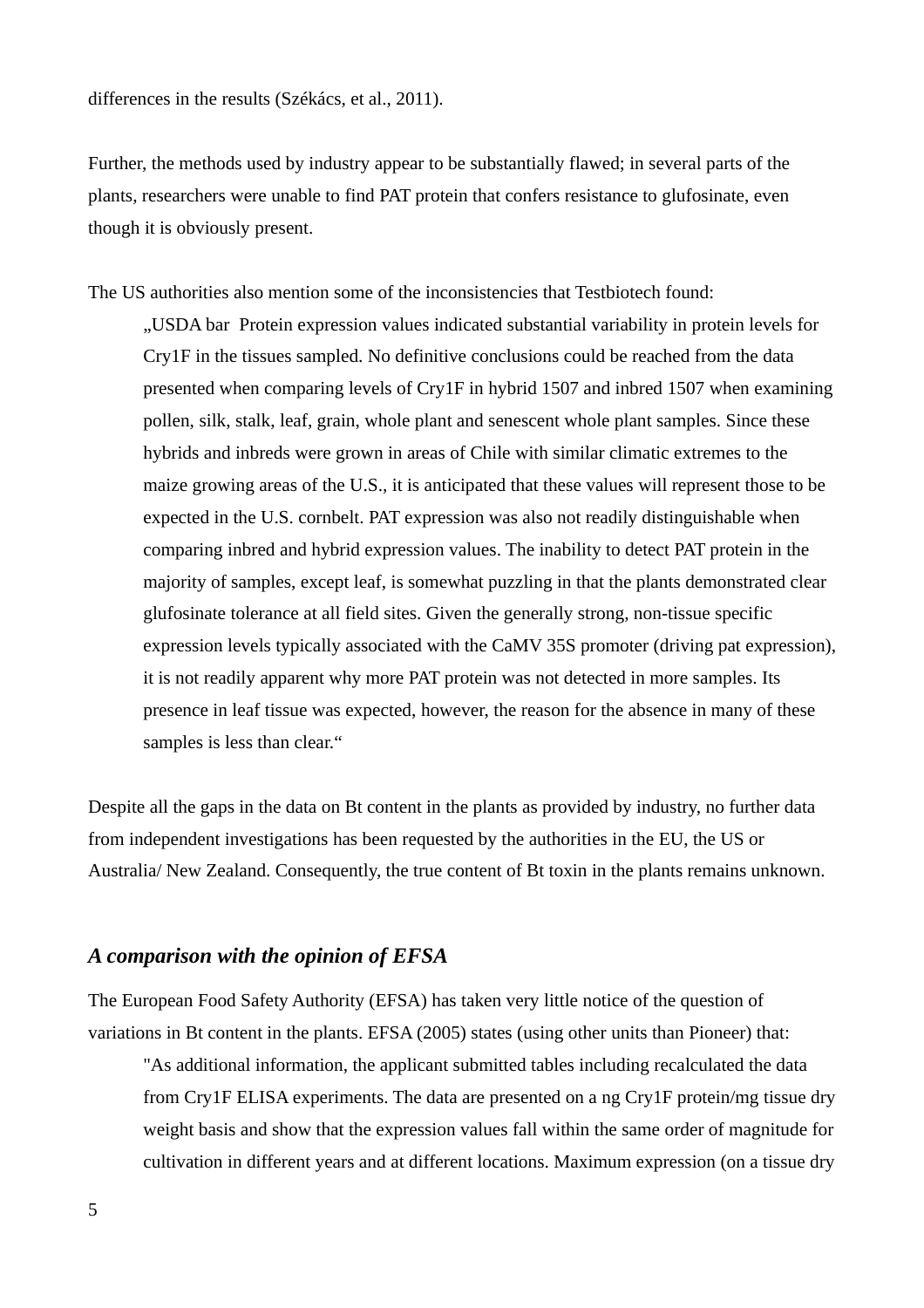weight basis) was found in pollen (average 20.0 and maximum 29.3 ng Cry1F protein/mg tissue dry weight). The values for whole plant extracts ranged between 1.0 and 6.9 ng Cry1F protein/mg tissue dry weight and for kernels between 1.2 to 3.1 ng Cry1F protein/mg tissue dry weight. The expression of Cry1F was not influenced by the application of glufosinate."

The average and maximum levels of Bt content in the pollen given by EFSA are clearly too low (see EFSA 2011). EFSA says that the range of variations in the Bt content in the grains is about threefold, while existing data show a range of ten. Further, data from Stauffer (2000) show that when glufosinate is applied to the plants it has a substantial impact on the range of Bt toxin content in the plants. For example, Stauffer (2000) examined the application of glufosinate by spraying and by painting the leaves which resulted in huge differences in the content of the Bt toxin. Thus, the opinion of EFSA (2005) is flawed.

In a footnote from 2012, even EFSA admits that the data as provided by industry are not sufficiently reliable, because meanwhile improved methods were available:

"The EFSA GMO Panel used a more conservative value of 32 µg/g dw in the ERA of maize 1507 pollen (EFSA, 2011) based on US EPA data (US EPA, 2001, 2005) for which the applicant used an improved protein extraction and quantification system."

Despite this statement, EFSA did not ask for new data from industry or independent investigations. Instead, reference was made to data from the US – but also these data seem to be clearly outdated. As the overview of existing data from the US shows (US EPA, 2010), the US authority only relies on data from Pavely (2002), which also were used by EFSA.

In the light of these findings, it is not astonishing that the Bt content in the pollen (which has finally been set at 32 ng/mg dry weight), is qualified by EFSA only as an estimation (EFSA 2011).

### <span id="page-5-0"></span>*Conclusions:*

Based on existing data it has to be assumed that the most crucial traits of genetically engineered 1507 maize plants that are about to be approved are neither sufficiently homogenous nor predictable enough. Breeding methods, regional environmental conditions, application of herbicides and other factors or stressors are all liable to affect the content of the Bt toxin which can presumably vary much more than shown by these data. To date there have been no systematic and independent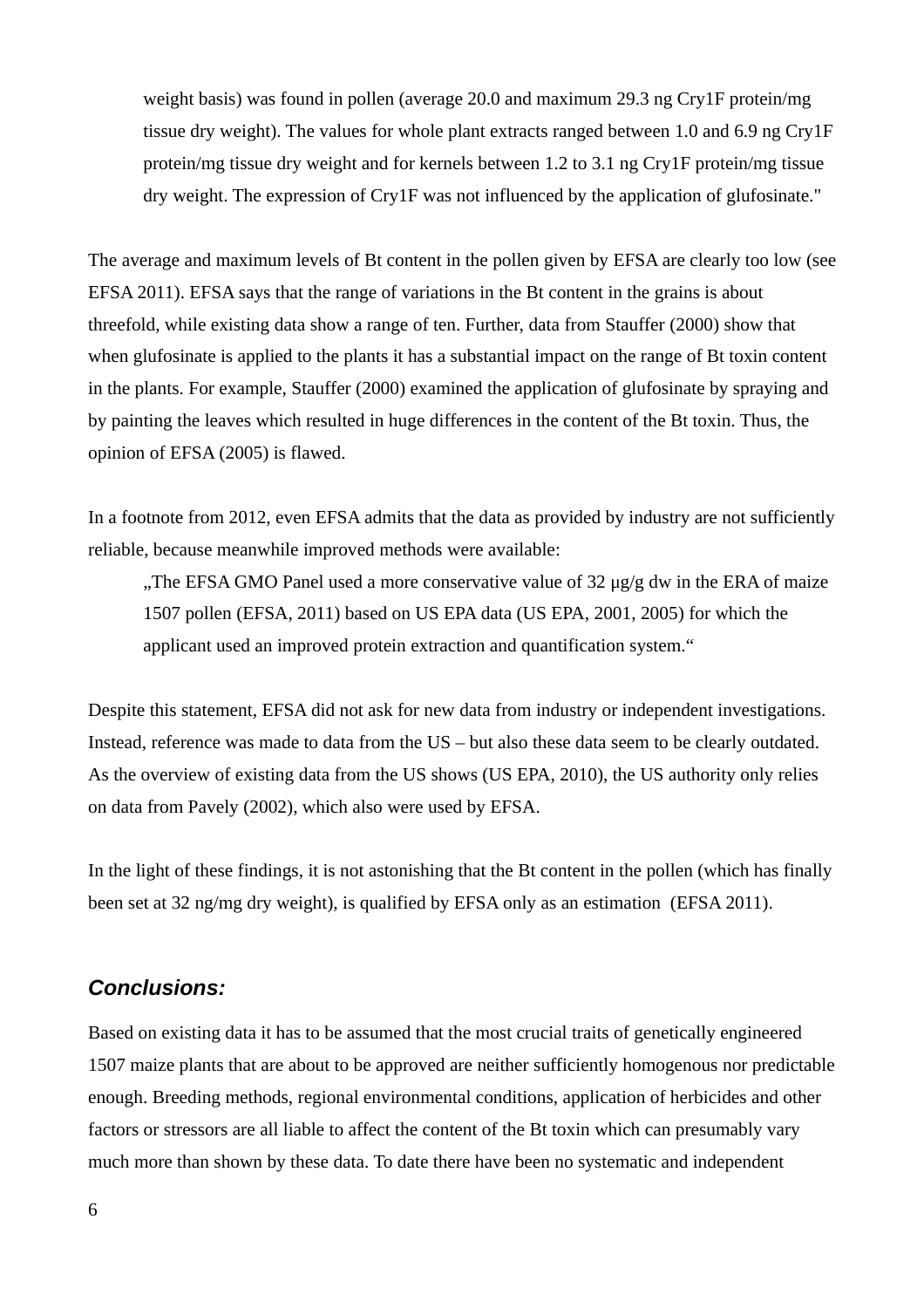investigations into influencing factors or the maximum possible content of the toxin in the plants. Therefore, the existing data are insufficient to draw conclusions on how high or low the toxin concentration would actually be in extreme cases where the plants are exposed to higher climatic stress. These huge uncertainties in risk assessment are for example relevant for protected butterfly species, pollinators, soil organisms, wild animals as well as farm animals.

In consequence, no conclusions can be reached on the safety of the plants. Because EFSA did not request reliable data on the Bt content in the plants, fundamental parts of the risk assessment are flawed, and the whole risk assessment collapses like a house of cards as soon as the details are analysed.

EU regulations request a high level of protection for human health and the environment and a reliable risk assessment by EFSA, therefore market approval for 1507 should therefore be withheld.

## <span id="page-6-0"></span>*References:*

EFSA (2005) Opinion of the Scientific Panel on Genetically Modified Organisms on a request from the Commission related to the notification (Reference C/ES/01/01) for the placing on the market of insect-tolerant genetically modified maize 1507, for import, feed and industrial processing and cultivation, under Part C of Directive 2001/18/EC from Pioneer Hi-Bred International/Mycogen Seeds, The EFSA Journal, 181: 1-33.

EFSA (2011) Scientific Opinion updating the evaluation of the environmental risk assessment and risk management recommendations on insect resistant genetically modified maize 1507 for cultivation. EFSA Journal, 9(11): 2429.

EFSA (2012) EFSA Panel on Genetically Modified Organisms (GMO); Scientific Opinion updating the risk assessment conclusions and risk management recommendations on the genetically modified insect resistant maize 1507. EFSA Journal, 10(10):2933. doi:10.2903/j.efsa.2012.2933.

Pavely, C (2002) Quantitative ELISA Analyis of Cry1F and PAT Protein Expression Levels, and Composition of the Hybrid Maize Line Containing Event TC1507 (unpublished)

Phillips, A.M. (2008) Cry34Ab1, Cry35Ab1, Cry1F and PAT Protein Levels in Hybrid Maize TC1507, DAS-59122-7, MON 89034 x TC1507 x MON 88017 x DAS-59122-7, and a Conventional Control from the Monsanto 2006 Production Plan 06-01-52-04, Dow AgroSciences LLC Sub-Report ID: 061026.05, [www.testbiotech.de/en/node/507](http://www.testbiotech.de/en/node/507)

Pioneer Hi-Bred International (2001) Quantitative ELISA Analyis of poCry1F and PAT Protein Expression Levels in Hybrid and Inbred Lines of TC1507 and the inbred Line of TC1360. [http://www.foodstandards.gov.au/code/applications/Pages/applicationa446insectglufosinateresistant](http://www.foodstandards.gov.au/code/applications/Pages/applicationa446insectglufosinateresistantcornline1507/Default.aspx) [cornline1507/Default.aspx](http://www.foodstandards.gov.au/code/applications/Pages/applicationa446insectglufosinateresistantcornline1507/Default.aspx)